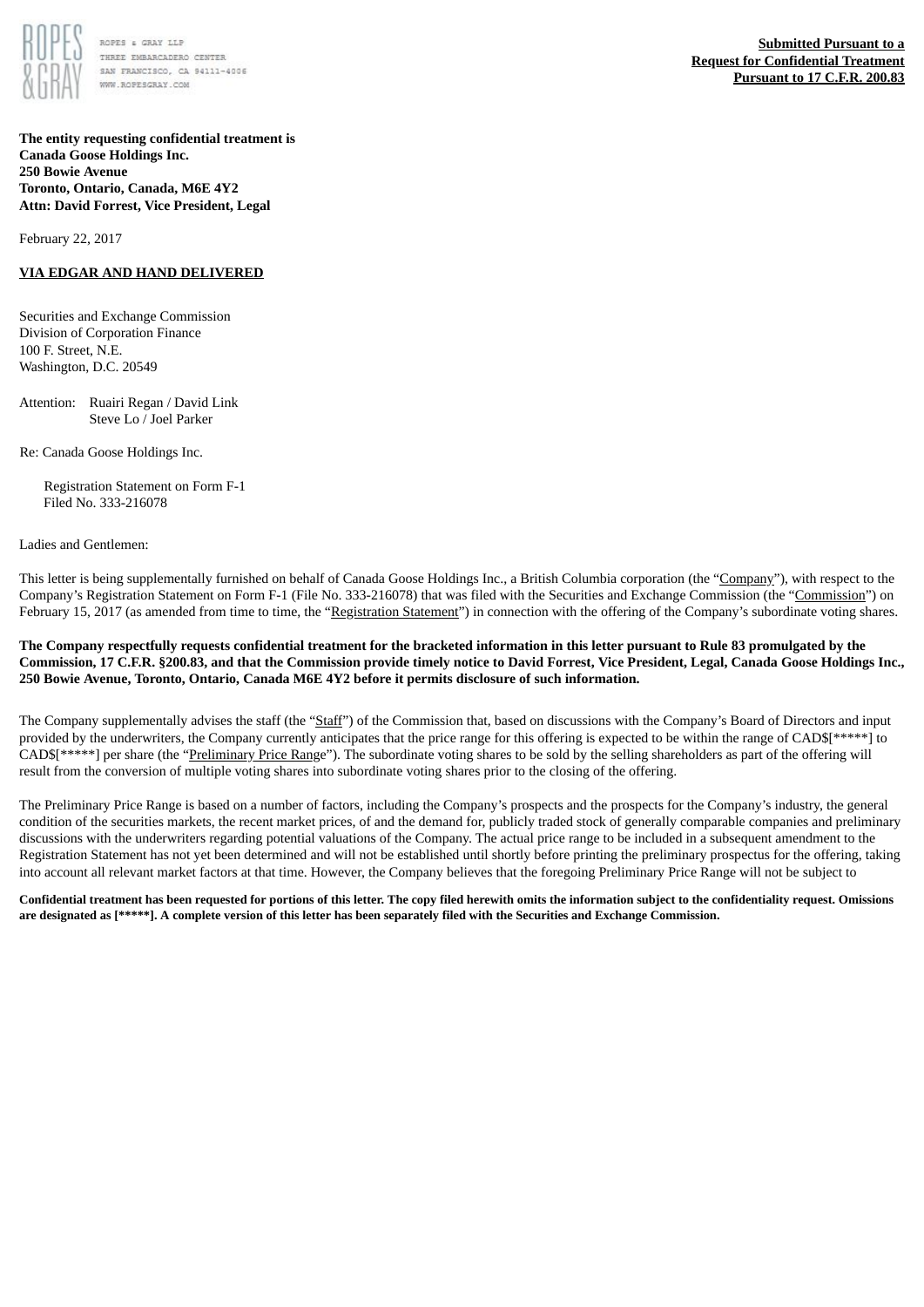### **CONFIDENTIAL TREATMENT REQUESTED BY CANADA GOOSE HOLDINGS INC.**

Securities and Exchange Commission **February 22, 2017 February 22, 2017 February 22, 2017** 

significant change. The Company hereby advises the Staff that it intends to file a pre-effective amendment to the Registration Statement with a preliminary prospectus that will include a bona fide estimated public offering price range prior to the distribution of any preliminary prospectus. This price range will be no more than \$2.00, if the maximum price is \$10.00 per share or less, or 20%, if the maximum price is greater than \$10.00 per share.

In addition, in response to Comment 3 in the Staff's letter to the Company dated January 26, 2017, the Company would like to supplementally provide the following information to the Staff regarding recent valuations of the Company's common shares leading up to the IPO. The following table lists stock option awards granted by the Board of Directors during fiscal 2017.

|                   |                           |                        |                    | <b>Total Shares</b> |                    |
|-------------------|---------------------------|------------------------|--------------------|---------------------|--------------------|
|                   |                           |                        |                    | underlying options  | Exercise Price Per |
|                   | <b>Total Shares</b>       | <b>Grant Date Fair</b> |                    | following           | Share following    |
|                   | <b>Underlying Options</b> | Value Per Share        | Exercise Price Per | Recapitalization    | Recapitalization   |
| <b>Grant Date</b> | at Grant                  | (CAD)                  | Share (CAD)        | adjustments         | adjustments. (CAD) |
| April 1, 2016     | 797.994                   | \$3.55                 | \$3.55             | 420,438             | \$4.62             |
| April 18, 2016    | 105.444                   | \$3.55                 | \$3.55             | 55,555              | \$4.62             |
| April 26, 2016    | 300,999                   | \$3.55                 | \$3.55             | 158.587             | \$4.62             |
| December 5, 2016  |                           | \$8.94                 | \$8.94             | 53,183              | \$8.94             |
| February 1, 2017  |                           | \$8.94                 | \$8.94             | 133,332             | \$8.94             |

As disclosed in the Registration Statement under the heading "Management's Discussion and Analysis of Financial Condition and Results of Operations— Critical Accounting Policies and Estimates— Share-based payments," the Board of Directors estimates the fair value of the Company's common equity, using both income and market approaches. Income approaches to valuation incorporate discounted cash flow estimates while market-based approaches use the Company's projected earnings applied to an earnings multiple based on a set of market peers. The Company then weights the outputs of these valuation techniques to arrive at a value of its common equity. In addition, the Board of Directors has periodically determined for financial reporting purposes the estimated fair value of its common equity at various dates considering valuations performed by a third party valuation firm based on feedback from management. The Company's management and its advisor generally perform these valuations on an annual basis for the purposes of goodwill and indefinitelived intangible asset impairment testing and at a time that approximates the issuance of share-based payments, as well as from time to time in connection with grants of share-based awards. The assumptions underlying these valuations represent management's best estimates, which involve inherent uncertainties and the application of judgment of management and the Board of Directors.

The Company notes that, as is typical in IPOs, the estimated Preliminary Price Range was determined by discussion among the Company, the selling shareholders and the underwriters, based on a number of factors including the factors described below. A significant factor accounting for the increase in the Preliminary Price Range over the recent grant date fair values is the difference in valuation methodology for the Company's common equity. The valuation methodology used by the underwriters is based on quantitative and qualitative factors, which differs from the primary methodologies employed in the Company's third party valuation firm and considered by the Board of Directors in April of 2016 and December of 2016. In particular, the Company's third party valuation firm estimated the fair value of the options granted using a Monte Carlo simulation approach, which includes an input for per share fair value of the Company's equity. This is a well-accepted approach to value financial derivatives whose values are dependent on an underlying asset by sampling a large number of random future paths for the value of the asset. This methodology was used to generate a large number of possible future values of the Company's equity at a specified liquidity event date to determine the payoff to the Common Equity. The fair value of the share options was then calculated by averaging the values for all paths and discounting the results to the valuation date at a risk-free rate. The key inputs to the Monte Carlo simulation include: total equity value, equity volatility, time to expiration (time to a liquidity event) and a risk free rate. Once fair value of the Company's Common Equity was determined based on the Monte Carlo simulation, the Company's third party valuation firm then applied a discount for lack of marketability.

The Company advises the Staff of the following primary factors that the Company believes contributed to the difference between the fair value determinations referred to above and the Preliminary Price Range:

#### *April 2016 to December 2016*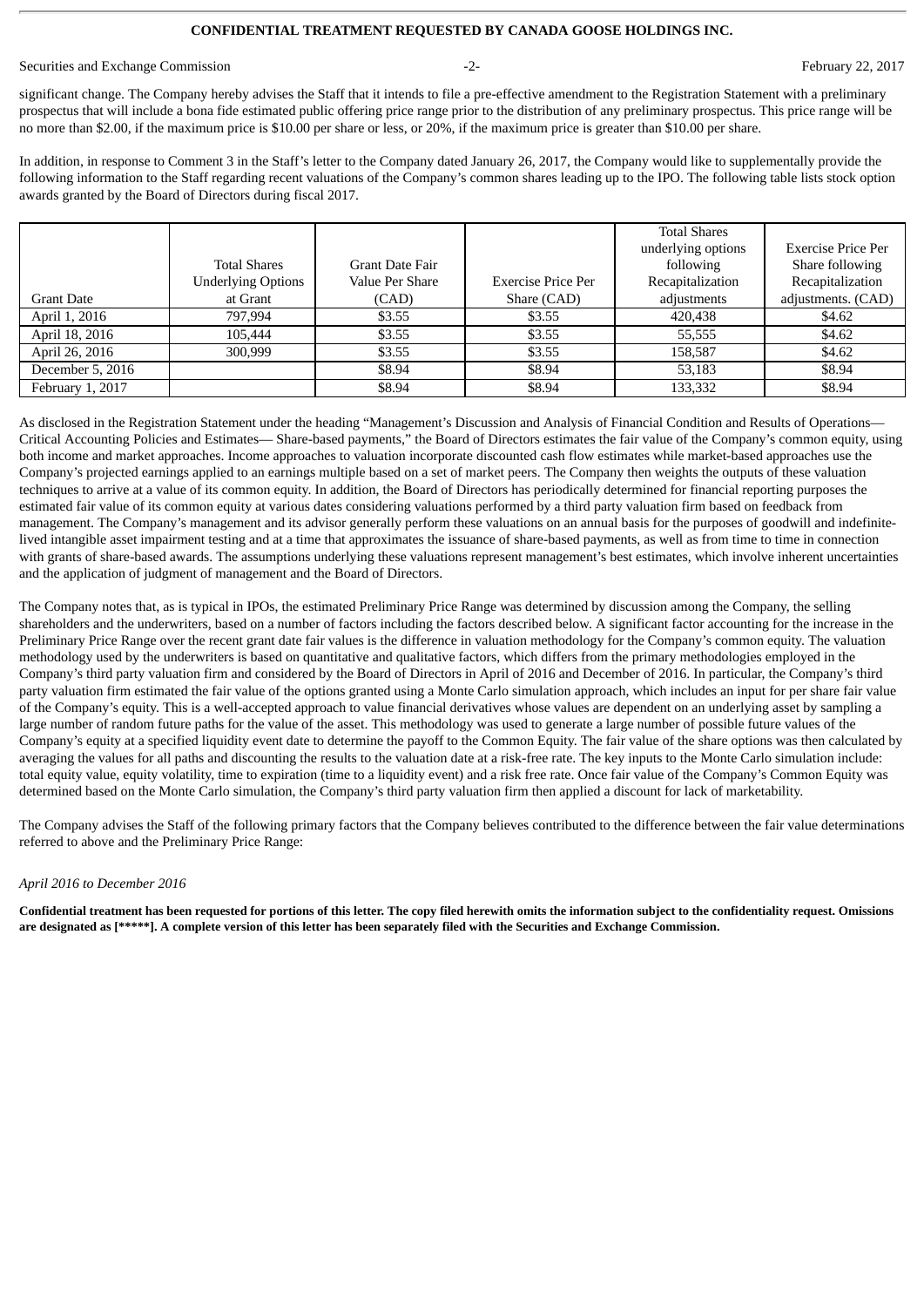#### **CONFIDENTIAL TREATMENT REQUESTED BY CANADA GOOSE HOLDINGS INC.**

Securities and Exchange Commission **February 22, 2017** -3- February 22, 2017

- As described in various sections of the Registration Statement, the Company's business has experienced strong growth in recent periods, as demonstrated by:
	- o A 41.7% increase in revenue for the nine months ended December 31, 2016 as compared to the same period in fiscal 2016;
- o A 49.3% increase in Adjusted EBITDA for the nine months ended December 31, 2016 as compared to the same period in fiscal 2016; and
- o An additional nine months of ramp up in the Company's DTC business, including the opening of two new retail stores as well as the inclusion of results from the e-commerce stores opened in the fall of 2015.

The increase in valuation at December 2016 reflects the Company's growth during this period.

• The valuation in December assumes the increased likelihood of an initial public offering and the creation of a public market for the Company's subordinate voting shares, resulting in an increased valuation. It therefor reduced the marketability or illiquidity discounts for the Company's equity, but did not eliminate this discount as a result of the inherent uncertainty remaining in the Company's progress toward an initial public offering.

# *December 2016 and February 2017 to the Preliminary Price Range*

- The Preliminary Price Range reflects the strong performance of the Company in recent periods, particularly within new growth avenues, and overall improvements in the equity capital markets in the United States and Canada. These recent successes, as more fully described below, have increased the Company's confidence in its ability to support a premium valuation relative to the peer group utilized in the market-based approach described above.
- Throughout the third quarter and into January, [\*\*\*\*\*] and further strengthening the Company's confidence in a premium valuation.
- In response to the recent successes in the DTC channel, including the performance of its two recently-opened retail stores, the Company [\*\*\*\*\*] for the DTC channel and, over the past quarter, made significant investments in building out its DTC infrastructure to support future growth. These recent success and investments have increased the Company's confidence in being able to [\*\*\*\*\*], which has further strengthened its confidence in a premium valuation.
- The Company based a portion of its long-term growth assumptions on the successful roll-out of new products, including its [\*\*\*\*\*] launching in the [\*\*\*\*\*] and [\*\*\*\*\*], which scheduled to launch in the [\*\*\*\*\*]. The Company [\*\*\*\*\*] during the fourth quarter of fiscal 2017. Plans are also advancing on the [\*\*\*\*\*], all of which provide additional avenues of growth.
- The Preliminary Price Range assumes the consummation of a successful initial public offering and the creation of a public market for the Company's subordinate voting shares, resulting in an increased valuation. It therefore excludes any marketability or illiquidity discounts for the Company's equity, which was appropriately taken into account in prior fair value determinations.
- The proceeds from a successful initial public offering are expected to strengthen the Company's' results of operations and financial position by reducing the Company's overall debt balance and foreign currency exposure based on quarterly valuations of US dollar-denominated indebtedness.

Based on the factors discussed above, the Company respectfully advises the Staff that the difference between the Board of Directors' prior determinations of fair value and the Preliminary Price Range are reasonable.

\* \* \*